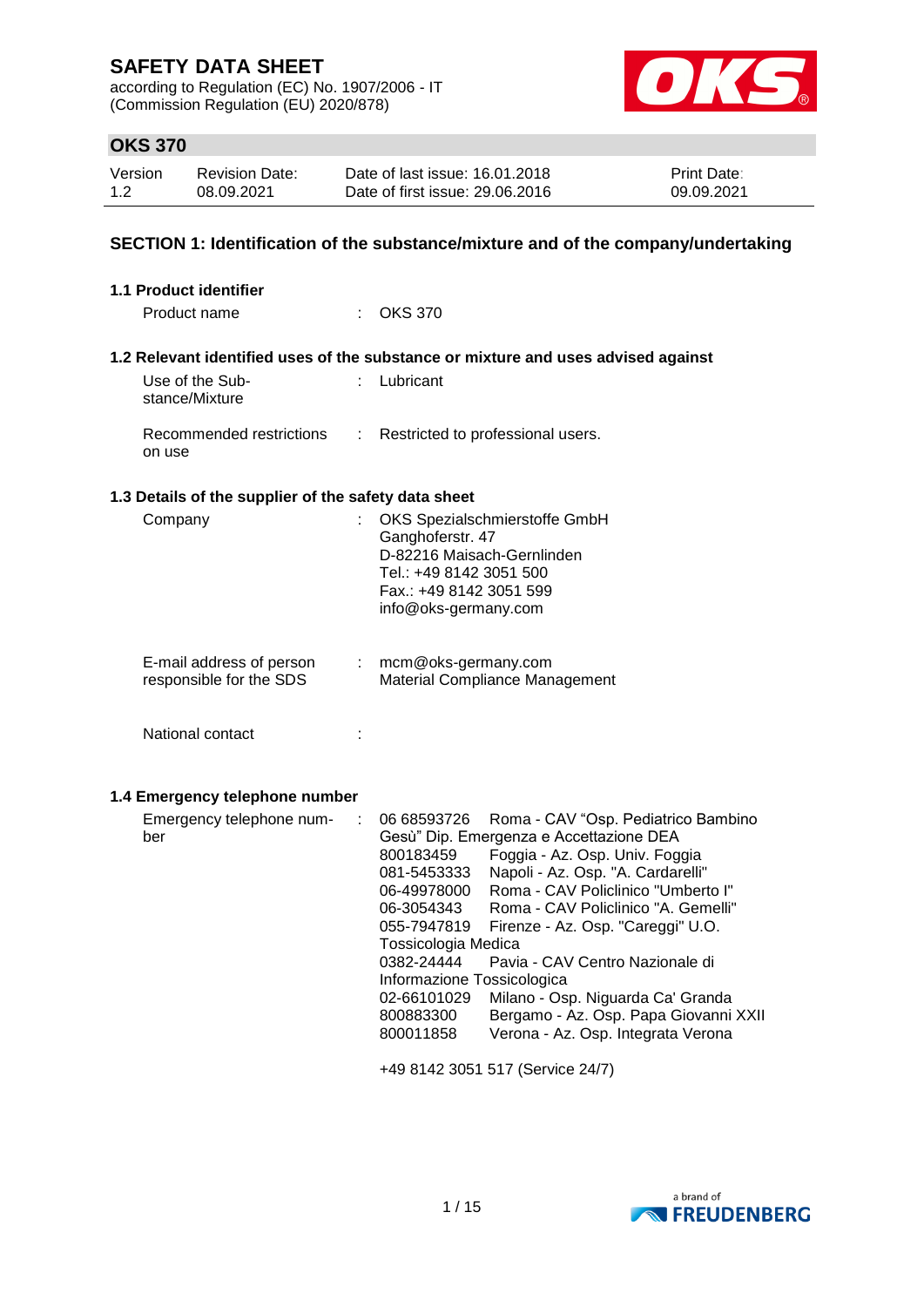according to Regulation (EC) No. 1907/2006 - IT (Commission Regulation (EU) 2020/878)



## **OKS 370**

| Version | Revision Date: | Date of last issue: 16.01.2018  | <b>Print Date:</b> |
|---------|----------------|---------------------------------|--------------------|
| 1.2     | 08.09.2021     | Date of first issue: 29.06.2016 | 09.09.2021         |

### **SECTION 2: Hazards identification**

### **2.1 Classification of the substance or mixture**

| Classification (REGULATION (EC) No 1272/2008) |                                                          |  |  |
|-----------------------------------------------|----------------------------------------------------------|--|--|
| Aspiration hazard, Category 1                 | H304: May be fatal if swallowed and enters air-<br>wavs. |  |  |

### **2.2 Label elements**

| Labelling (REGULATION (EC) No 1272/2008) |   |                          |                                                            |  |  |
|------------------------------------------|---|--------------------------|------------------------------------------------------------|--|--|
| Hazard pictograms                        | ÷ |                          |                                                            |  |  |
| Signal word                              |   | Danger                   |                                                            |  |  |
| <b>Hazard statements</b>                 | ÷ | H <sub>304</sub>         | May be fatal if swallowed and enters air-<br>ways.         |  |  |
| Precautionary statements                 | ÷ | <b>Response:</b>         |                                                            |  |  |
|                                          |   | P301 + P310              | IF SWALLOWED: Immediately call a<br>POISON CENTER/ doctor. |  |  |
|                                          |   | P331                     | Do NOT induce vomiting.                                    |  |  |
|                                          |   | Storage:                 |                                                            |  |  |
|                                          |   | Store locked up.<br>P405 |                                                            |  |  |

### **Hazardous components which must be listed on the label:**

White mineral oil (petroleum)

### **2.3 Other hazards**

This substance/mixture contains no components considered to be either persistent, bioaccumulative and toxic (PBT), or very persistent and very bioaccumulative (vPvB) at levels of 0.1% or higher.

Ecological information: The substance/mixture does not contain components considered to have endocrine disrupting properties according to REACH Article 57(f) or Commission Delegated regulation (EU) 2017/2100 or Commission Regulation (EU) 2018/605 at levels of 0.1% or higher.

Toxicological information: The substance/mixture does not contain components considered to have endocrine disrupting properties according to REACH Article 57(f) or Commission Delegated regulation (EU) 2017/2100 or Commission Regulation (EU) 2018/605 at levels of 0.1% or higher.

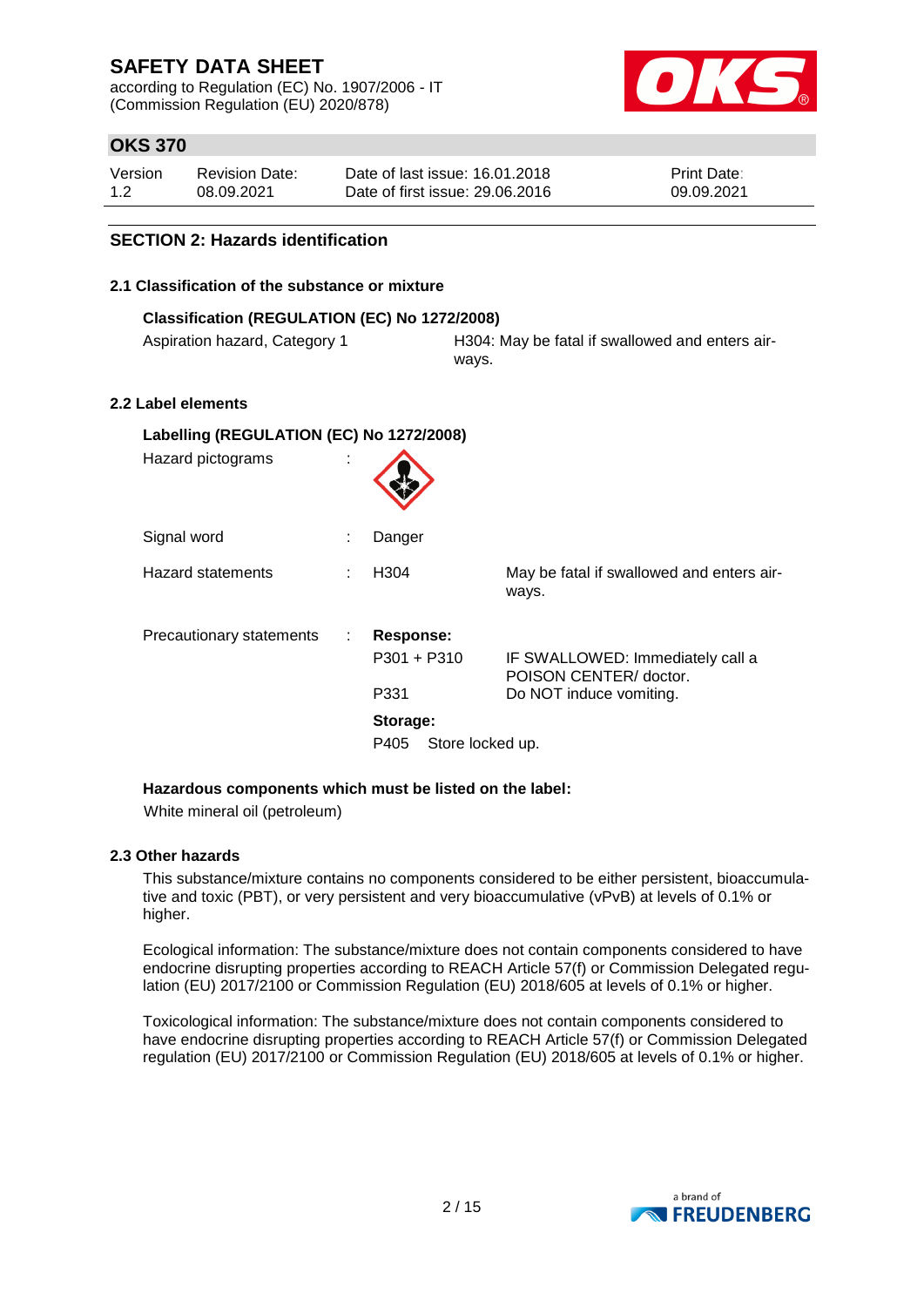according to Regulation (EC) No. 1907/2006 - IT (Commission Regulation (EU) 2020/878)



## **OKS 370**

| Version | <b>Revision Date:</b> | Date of last issue: 16.01.2018  | <b>Print Date:</b> |
|---------|-----------------------|---------------------------------|--------------------|
| 1.2     | 08.09.2021            | Date of first issue: 29.06.2016 | 09.09.2021         |

### **SECTION 3: Composition/information on ingredients**

### **3.2 Mixtures**

Chemical nature : Mineral oil.

ester oil

### **Components**

| Chemical name          | CAS-No.                    | Classification   | specific concen- | Concentration |
|------------------------|----------------------------|------------------|------------------|---------------|
|                        | EC-No.                     |                  | tration limit    | (% w/w)       |
|                        |                            |                  | M-Factor         |               |
|                        | Index-No.                  |                  | <b>Notes</b>     |               |
|                        | <b>Registration number</b> |                  | Acute toxicity   |               |
|                        |                            |                  | estimate         |               |
| White mineral oil (pe- | 8042-47-5                  | Asp. Tox.1; H304 |                  | $>= 70 - 590$ |
| troleum)               | 232-455-8                  |                  |                  |               |
|                        |                            |                  |                  |               |
|                        | 01-2119487078-27           |                  |                  |               |
|                        |                            |                  |                  |               |

For explanation of abbreviations see section 16.

## **SECTION 4: First aid measures**

### **4.1 Description of first aid measures**

| If inhaled              | Remove person to fresh air. If signs/symptoms continue, get<br>medical attention.<br>Keep patient warm and at rest.<br>If unconscious, place in recovery position and seek medical<br>advice.<br>Keep respiratory tract clear.<br>If breathing is irregular or stopped, administer artificial respira-<br>tion. |
|-------------------------|-----------------------------------------------------------------------------------------------------------------------------------------------------------------------------------------------------------------------------------------------------------------------------------------------------------------|
| In case of skin contact | Take off all contaminated clothing immediately.<br>Wash off immediately with soap and plenty of water.<br>Get medical attention immediately if irritation develops and<br>persists.<br>Wash clothing before reuse.<br>Thoroughly clean shoes before reuse.                                                      |
| In case of eye contact  | : Rinse immediately with plenty of water, also under the eyelids,<br>for at least 10 minutes.<br>If eye irritation persists, consult a specialist.                                                                                                                                                              |
| If swallowed            | Move the victim to fresh air.<br>If unconscious, place in recovery position and seek medical<br>advice.<br>Keep respiratory tract clear.                                                                                                                                                                        |

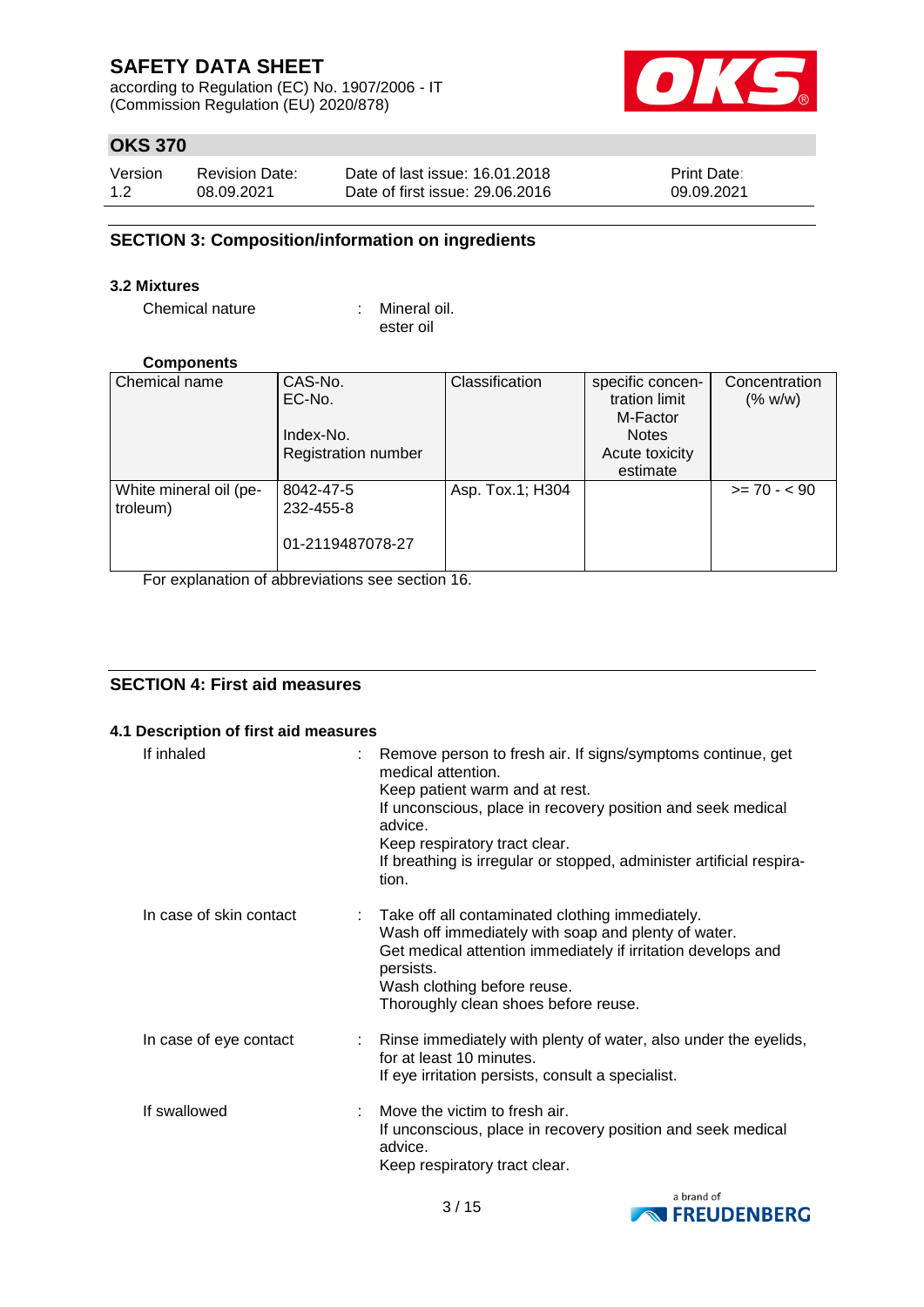according to Regulation (EC) No. 1907/2006 - IT (Commission Regulation (EU) 2020/878)



## **OKS 370**

| Version<br>$1.2^{\circ}$                                                       | <b>Revision Date:</b><br>08.09.2021 |  | Date of last issue: 16.01.2018<br>Date of first issue: 29,06,2016                                                                                                                                                  | Print Date:<br>09.09.2021 |  |
|--------------------------------------------------------------------------------|-------------------------------------|--|--------------------------------------------------------------------------------------------------------------------------------------------------------------------------------------------------------------------|---------------------------|--|
|                                                                                |                                     |  | Do NOT induce vomiting.<br>Obtain medical attention.<br>Rinse mouth with water.<br>Never give anything by mouth to an unconscious person.<br>Aspiration hazard if swallowed - can enter lungs and cause<br>damage. |                           |  |
|                                                                                |                                     |  | 4.2 Most important symptoms and effects, both acute and delayed                                                                                                                                                    |                           |  |
| Symptoms                                                                       |                                     |  | : Headache                                                                                                                                                                                                         |                           |  |
|                                                                                |                                     |  | Aspiration may cause pulmonary oedema and pneumonitis.                                                                                                                                                             |                           |  |
| <b>Risks</b>                                                                   |                                     |  | Risk of product entering the lungs on vomiting after ingestion.<br>Health injuries may be delayed.                                                                                                                 |                           |  |
| 4.3 Indication of any immediate medical attention and special treatment needed |                                     |  |                                                                                                                                                                                                                    |                           |  |
| Treatment                                                                      |                                     |  | Treat symptomatically.                                                                                                                                                                                             |                           |  |

### **SECTION 5: Firefighting measures**

| 5.1 Extinguishing media                                   |                                                                                                                                                                         |
|-----------------------------------------------------------|-------------------------------------------------------------------------------------------------------------------------------------------------------------------------|
| Suitable extinguishing media :                            | Use water spray, alcohol-resistant foam, dry chemical or car-<br>bon dioxide.                                                                                           |
| Unsuitable extinguishing<br>media                         | : High volume water jet                                                                                                                                                 |
| 5.2 Special hazards arising from the substance or mixture |                                                                                                                                                                         |
| Hazardous combustion prod- : Carbon oxides<br>ucts        |                                                                                                                                                                         |
| 5.3 Advice for firefighters                               |                                                                                                                                                                         |
| Special protective equipment :<br>for firefighters        | In the event of fire, wear self-contained breathing apparatus.<br>Use personal protective equipment. Exposure to decomposi-<br>tion products may be a hazard to health. |
| Further information                                       | Standard procedure for chemical fires.                                                                                                                                  |

## **SECTION 6: Accidental release measures**

|  |  | 6.1 Personal precautions, protective equipment and emergency procedures |  |  |  |  |  |
|--|--|-------------------------------------------------------------------------|--|--|--|--|--|
|--|--|-------------------------------------------------------------------------|--|--|--|--|--|

| Personal precautions | Evacuate personnel to safe areas.  |
|----------------------|------------------------------------|
|                      | Use personal protective equipment. |
|                      | Ensure adequate ventilation.       |

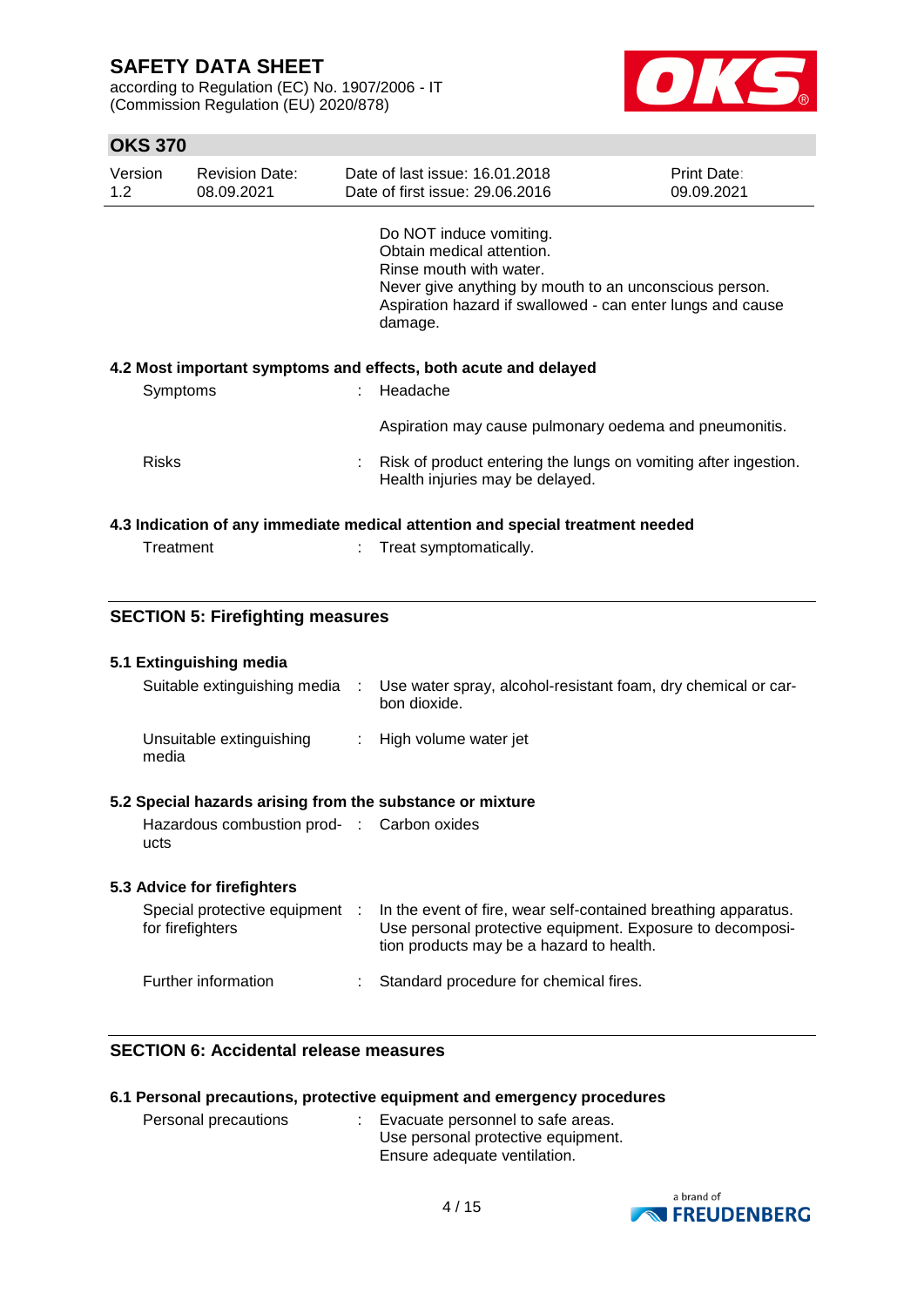according to Regulation (EC) No. 1907/2006 - IT (Commission Regulation (EU) 2020/878)



## **OKS 370**

| Version<br>1.2 |                                      | <b>Revision Date:</b><br>08.09.2021 |  | Date of last issue: 16.01.2018<br>Date of first issue: 29.06.2016                                                                                                                                                                            | <b>Print Date:</b><br>09.09.2021 |  |  |  |
|----------------|--------------------------------------|-------------------------------------|--|----------------------------------------------------------------------------------------------------------------------------------------------------------------------------------------------------------------------------------------------|----------------------------------|--|--|--|
|                |                                      |                                     |  | Do not breathe vapours or spray mist.<br>Refer to protective measures listed in sections 7 and 8.                                                                                                                                            |                                  |  |  |  |
|                | <b>6.2 Environmental precautions</b> |                                     |  |                                                                                                                                                                                                                                              |                                  |  |  |  |
|                |                                      | Environmental precautions           |  | Try to prevent the material from entering drains or water<br>courses.<br>Prevent further leakage or spillage if safe to do so.<br>Local authorities should be advised if significant spillages<br>cannot be contained.                       |                                  |  |  |  |
|                |                                      |                                     |  | 6.3 Methods and material for containment and cleaning up                                                                                                                                                                                     |                                  |  |  |  |
|                |                                      | Methods for cleaning up             |  | Contain spillage, and then collect with non-combustible ab-<br>sorbent material, (e.g. sand, earth, diatomaceous earth, ver-<br>miculite) and place in container for disposal according to local<br>/ national regulations (see section 13). |                                  |  |  |  |

### **6.4 Reference to other sections**

For personal protection see section 8.

## **SECTION 7: Handling and storage**

### **7.1 Precautions for safe handling**

| Advice on safe handling | : Do not breathe vapours or spray mist.<br>Avoid contact with skin and eyes.<br>For personal protection see section 8.<br>Smoking, eating and drinking should be prohibited in the ap-<br>plication area.<br>Wash hands and face before breaks and immediately after<br>handling the product.<br>Do not get in eyes or mouth or on skin.<br>Do not get on skin or clothing.<br>Do not ingest.<br>Do not repack.<br>Do not re-use empty containers.<br>These safety instructions also apply to empty packaging which<br>may still contain product residues.<br>Keep container closed when not in use. |
|-------------------------|------------------------------------------------------------------------------------------------------------------------------------------------------------------------------------------------------------------------------------------------------------------------------------------------------------------------------------------------------------------------------------------------------------------------------------------------------------------------------------------------------------------------------------------------------------------------------------------------------|
| Hygiene measures        | Wash face, hands and any exposed skin thoroughly after<br>handling.                                                                                                                                                                                                                                                                                                                                                                                                                                                                                                                                  |

### **7.2 Conditions for safe storage, including any incompatibilities**

| Requirements for storage | : Store in original container. Keep container closed when not in |
|--------------------------|------------------------------------------------------------------|
| areas and containers     | use. Keep in a dry, cool and well-ventilated place. Containers   |
|                          | which are opened must be carefully resealed and kept upright     |
|                          | to prevent leakage. Store in accordance with the particular      |
|                          | national regulations. Keep in properly labelled containers.      |

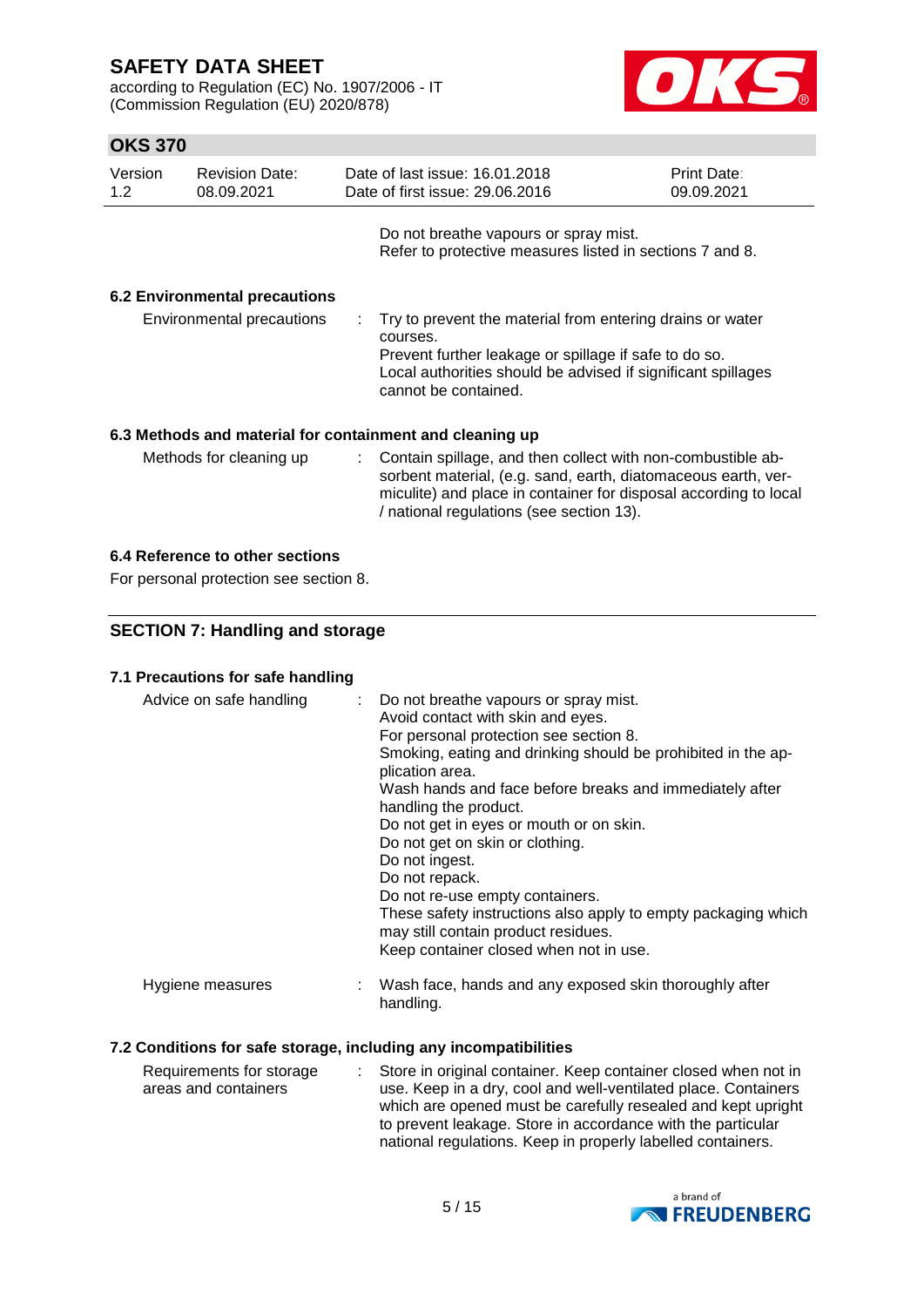according to Regulation (EC) No. 1907/2006 - IT (Commission Regulation (EU) 2020/878)



## **OKS 370**

| Version | Revision Date: | Date of last issue: 16.01.2018  | <b>Print Date:</b> |
|---------|----------------|---------------------------------|--------------------|
| 1.2     | 08.09.2021     | Date of first issue: 29,06,2016 | 09.09.2021         |

### **7.3 Specific end use(s)**

Specific use(s) : Specific instructions for handling, not required.

### **SECTION 8: Exposure controls/personal protection**

### **8.1 Control parameters**

### **8.2 Exposure controls**

| <b>Engineering measures</b><br>none<br>Personal protective equipment  |    |                                                                                                                                                                                                                                                                                                                                             |
|-----------------------------------------------------------------------|----|---------------------------------------------------------------------------------------------------------------------------------------------------------------------------------------------------------------------------------------------------------------------------------------------------------------------------------------------|
| Eye protection                                                        | t. | Safety glasses with side-shields                                                                                                                                                                                                                                                                                                            |
| Hand protection<br>Material<br>Break through time<br>Protective index |    | butyl-rubber<br>$> 10$ min<br>Class 1                                                                                                                                                                                                                                                                                                       |
| <b>Remarks</b>                                                        |    | Wear protective gloves. The break through time depends<br>amongst other things on the material, the thickness and the<br>type of glove and therefore has to be measured for each<br>case.<br>The selected protective gloves have to satisfy the specifica-<br>tions of Regulation (EU) 2016/425 and the standard EN 374<br>derived from it. |
| Respiratory protection                                                |    | Not required; except in case of aerosol formation.                                                                                                                                                                                                                                                                                          |
| Filter type                                                           |    | Filter type A-P                                                                                                                                                                                                                                                                                                                             |
| Protective measures                                                   | ÷. | The type of protective equipment must be selected according<br>to the concentration and amount of the dangerous substance<br>at the specific workplace.<br>Choose body protection in relation to its type, to the concen-<br>tration and amount of dangerous substances, and to the spe-<br>cific work-place.                               |

### **SECTION 9: Physical and chemical properties**

### **9.1 Information on basic physical and chemical properties**

| <b>Physical state</b> | : liquid     |
|-----------------------|--------------|
| Colour                | : colourless |

Odour : slight

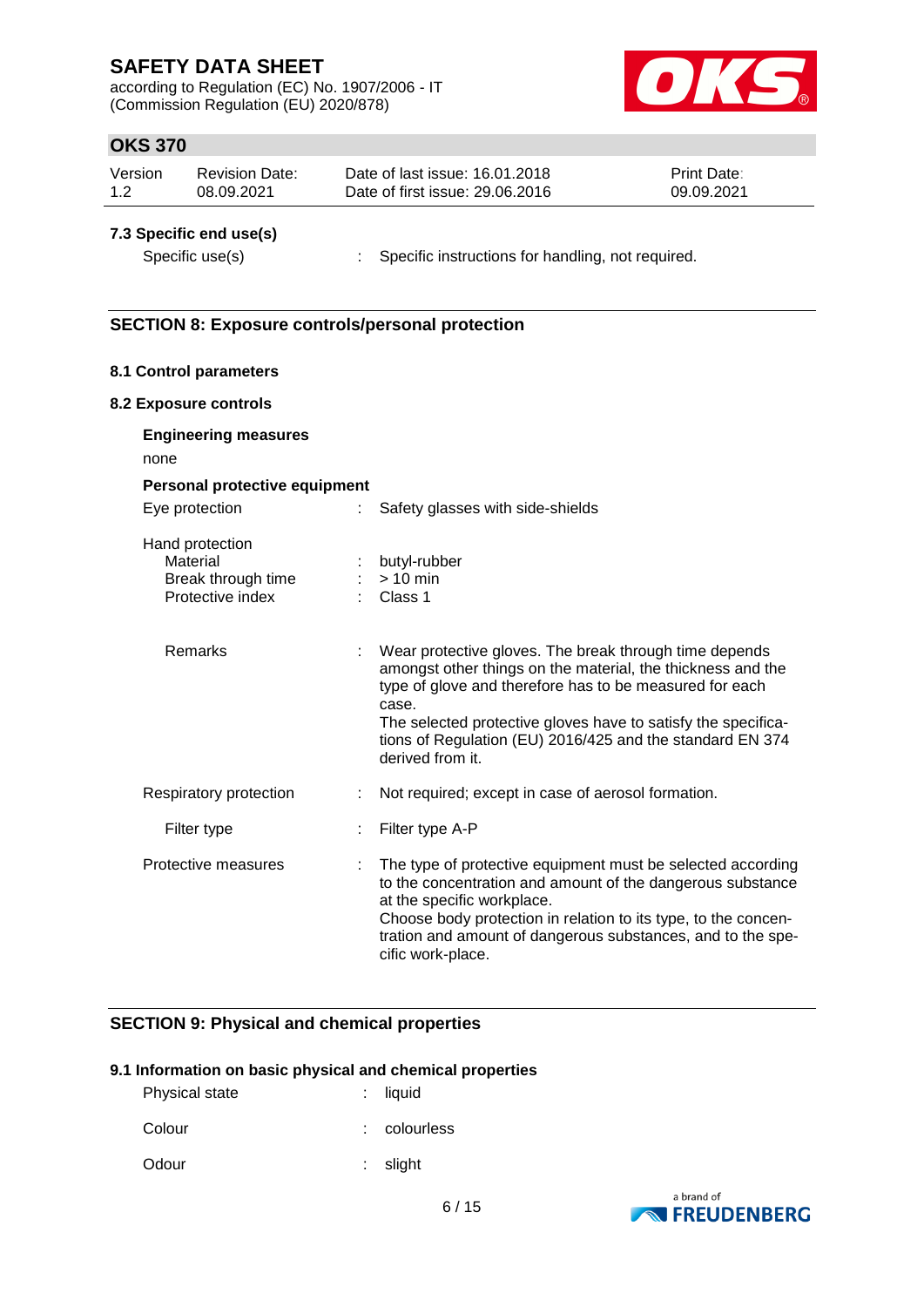according to Regulation (EC) No. 1907/2006 - IT (Commission Regulation (EU) 2020/878)



## **OKS 370**

| Version<br>1.2 |                     | <b>Revision Date:</b><br>08.09.2021                 |   | Date of last issue: 16.01.2018<br>Date of first issue: 29.06.2016    | Print Date:<br>09.09.2021 |
|----------------|---------------------|-----------------------------------------------------|---|----------------------------------------------------------------------|---------------------------|
|                |                     | <b>Odour Threshold</b>                              | ÷ | No data available                                                    |                           |
|                |                     | Melting point/range                                 | ÷ | No data available                                                    |                           |
|                |                     | Boiling point/boiling range                         | ÷ | No data available                                                    |                           |
|                | Flammability        |                                                     |   | Not applicable                                                       |                           |
|                |                     | Upper explosion limit / Upper<br>flammability limit |   | No data available                                                    |                           |
|                |                     | Lower explosion limit / Lower<br>flammability limit | ÷ | No data available                                                    |                           |
|                | Flash point         |                                                     | ÷ | 195 °C                                                               |                           |
|                |                     | Auto-ignition temperature                           | ÷ | No data available                                                    |                           |
|                | ture                | Decomposition temperature<br>Decomposition tempera- | ÷ | No data available                                                    |                           |
|                | pH                  |                                                     |   | Not applicable<br>substance/mixture is non-polar/aprotic             |                           |
|                | Viscosity           | Viscosity, dynamic                                  | ÷ | No data available                                                    |                           |
|                |                     | Viscosity, kinematic                                | ÷ | 14,5 mm2/s (40 °C)                                                   |                           |
|                | Solubility(ies)     | Water solubility                                    |   | immiscible                                                           |                           |
|                |                     | Solubility in other solvents :                      |   | No data available                                                    |                           |
|                | octanol/water       | Partition coefficient: n-                           | ÷ | No data available                                                    |                           |
|                |                     | Vapour pressure                                     | ÷ | $\le$ 1.100 hPa (50 °C)                                              |                           |
|                |                     | Relative density                                    |   | 0,88(20 °C)<br>Reference substance: Water<br>The value is calculated |                           |
|                | Density             |                                                     | ÷ | 0,88 g/cm3<br>(20 °C)                                                |                           |
|                | <b>Bulk density</b> |                                                     |   | No data available                                                    |                           |

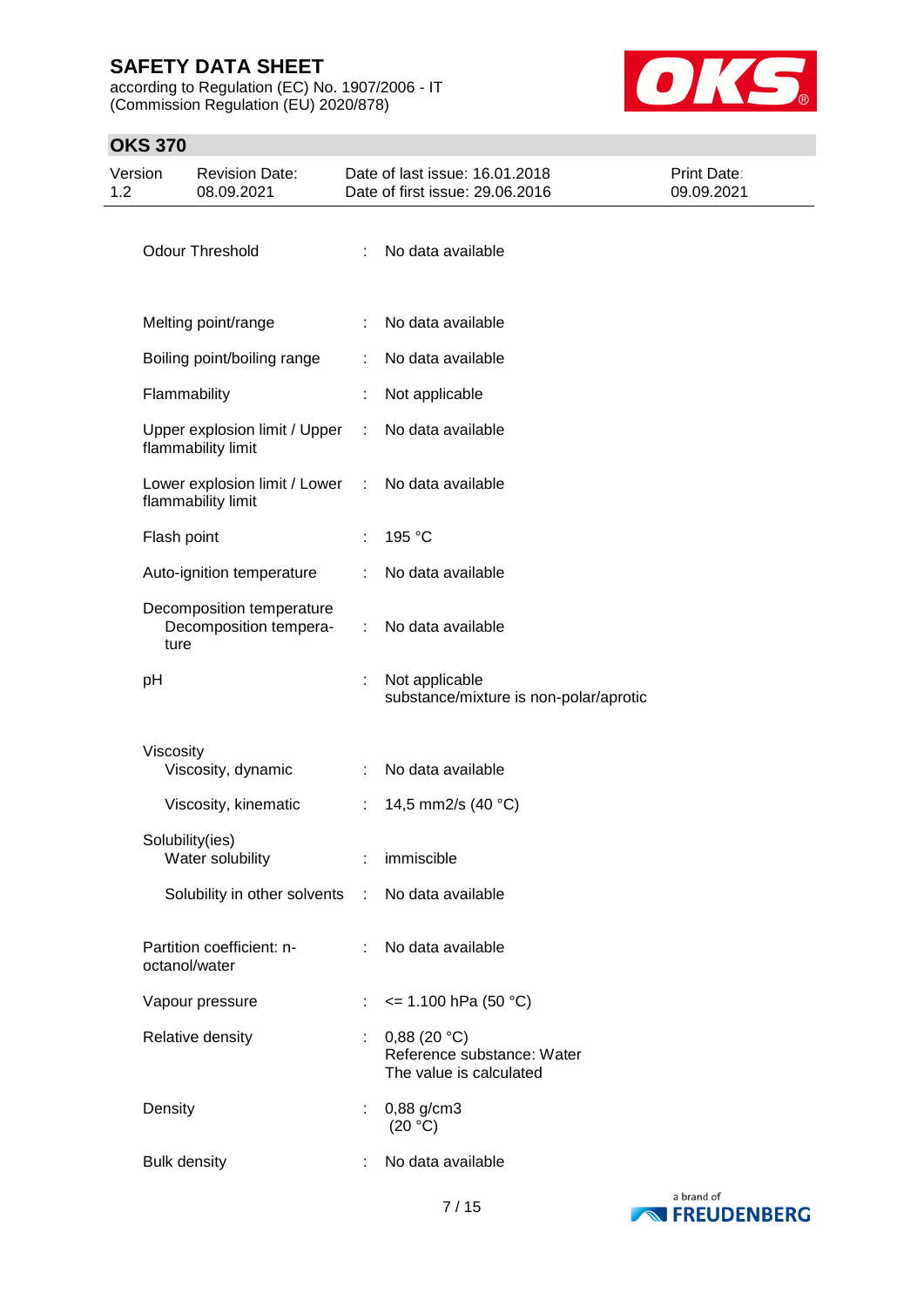according to Regulation (EC) No. 1907/2006 - IT (Commission Regulation (EU) 2020/878)



## **OKS 370**

| Version<br><b>Revision Date:</b><br>1.2 <sub>2</sub><br>08.09.2021 |                                            |                                       | Date of last issue: 16.01.2018<br>Print Date:<br>Date of first issue: 29.06.2016<br>09.09.2021 |                                        |  |  |
|--------------------------------------------------------------------|--------------------------------------------|---------------------------------------|------------------------------------------------------------------------------------------------|----------------------------------------|--|--|
|                                                                    |                                            | Relative vapour density               | $\mathbb{R}^n$                                                                                 | No data available                      |  |  |
|                                                                    | 9.2 Other information<br><b>Explosives</b> |                                       | ÷                                                                                              | Not explosive                          |  |  |
|                                                                    |                                            | Oxidizing properties                  |                                                                                                | No data available                      |  |  |
|                                                                    | Self-ignition                              |                                       | ÷                                                                                              | No data available                      |  |  |
|                                                                    |                                            | Evaporation rate<br>Sublimation point | ÷                                                                                              | No data available<br>No data available |  |  |
|                                                                    |                                            |                                       |                                                                                                |                                        |  |  |

# **SECTION 10: Stability and reactivity**

| 10.1 Reactivity                                     |                                                               |  |  |  |  |  |  |  |
|-----------------------------------------------------|---------------------------------------------------------------|--|--|--|--|--|--|--|
|                                                     | No hazards to be specially mentioned.                         |  |  |  |  |  |  |  |
| <b>10.2 Chemical stability</b>                      |                                                               |  |  |  |  |  |  |  |
| Stable under normal conditions.                     |                                                               |  |  |  |  |  |  |  |
| 10.3 Possibility of hazardous reactions             |                                                               |  |  |  |  |  |  |  |
| Hazardous reactions                                 | : No dangerous reaction known under conditions of normal use. |  |  |  |  |  |  |  |
| 10.4 Conditions to avoid                            |                                                               |  |  |  |  |  |  |  |
| Conditions to avoid                                 | No conditions to be specially mentioned.                      |  |  |  |  |  |  |  |
| 10.5 Incompatible materials                         |                                                               |  |  |  |  |  |  |  |
| Materials to avoid                                  | : No materials to be especially mentioned.                    |  |  |  |  |  |  |  |
| 10.6 Hazardous decomposition products               |                                                               |  |  |  |  |  |  |  |
| No decomposition if stored and applied as directed. |                                                               |  |  |  |  |  |  |  |
| <b>SECTION 11: Toxicological information</b>        |                                                               |  |  |  |  |  |  |  |

## **11.1 Information on toxicological effects**

| <b>Acute toxicity</b> |                                               |
|-----------------------|-----------------------------------------------|
| <b>Product:</b>       |                                               |
| Acute oral toxicity   | : Remarks: This information is not available. |

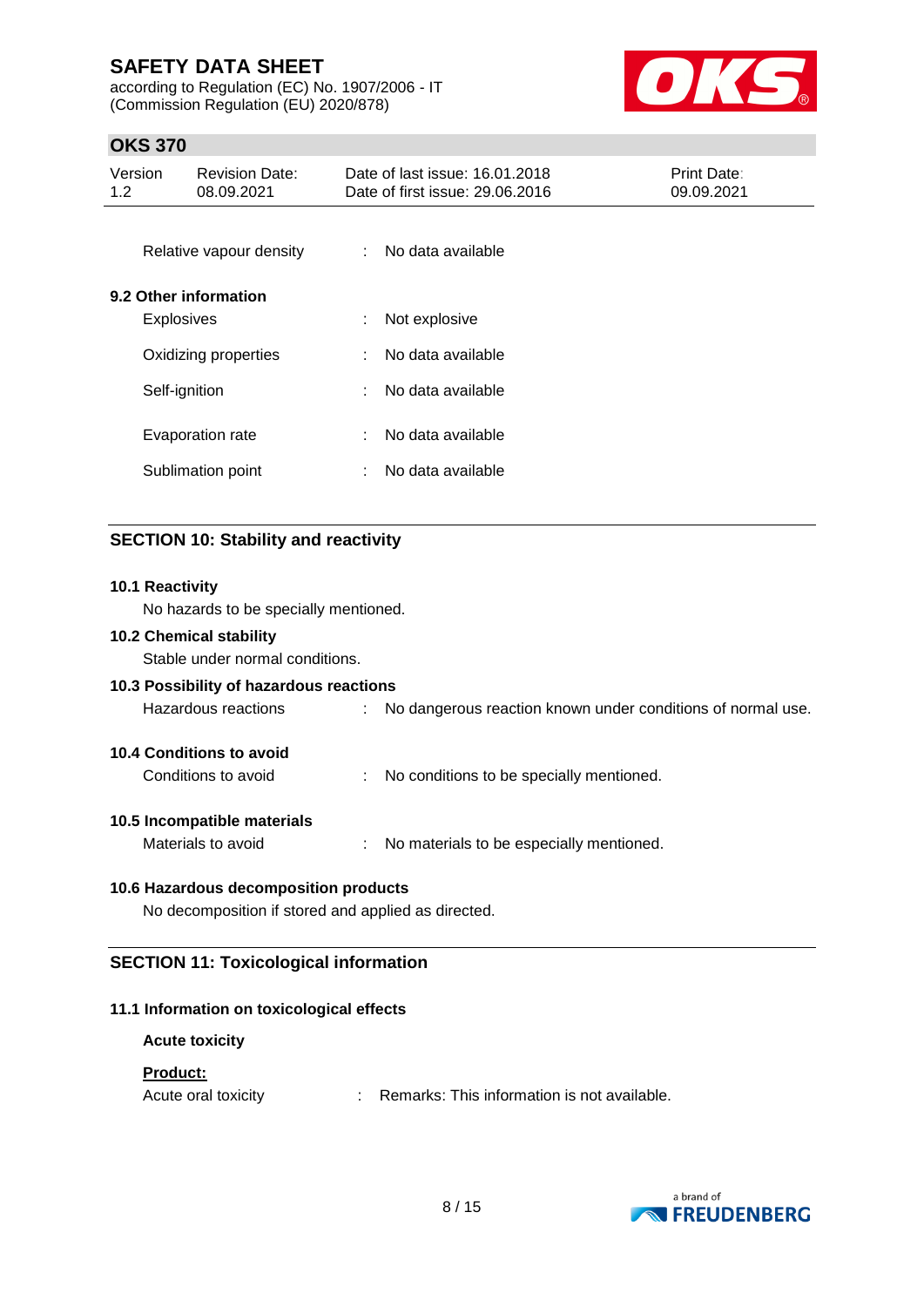according to Regulation (EC) No. 1907/2006 - IT (Commission Regulation (EU) 2020/878)



## **OKS 370**

| Version<br>1.2 |                                                          | <b>Revision Date:</b><br>08.09.2021 |    | Date of last issue: 16.01.2018<br>Date of first issue: 29.06.2016                                               | Print Date:<br>09.09.2021 |  |  |  |  |  |  |  |
|----------------|----------------------------------------------------------|-------------------------------------|----|-----------------------------------------------------------------------------------------------------------------|---------------------------|--|--|--|--|--|--|--|
|                | Components:                                              |                                     |    |                                                                                                                 |                           |  |  |  |  |  |  |  |
|                |                                                          | White mineral oil (petroleum):      |    |                                                                                                                 |                           |  |  |  |  |  |  |  |
|                |                                                          | Acute oral toxicity                 |    | LD50 Oral (Rat): $> 5.000$ mg/kg<br>Method: OECD Test Guideline 401                                             |                           |  |  |  |  |  |  |  |
|                | Acute inhalation toxicity                                |                                     | t. | $LC50$ (Rat): $> 5$ mg/l<br>Exposure time: 4 h<br>Test atmosphere: dust/mist<br>Method: OECD Test Guideline 403 |                           |  |  |  |  |  |  |  |
|                |                                                          | Acute dermal toxicity               |    | : LD50 Dermal (Rabbit): $>$ 3.000 mg/kg<br>Method: OECD Test Guideline 402                                      |                           |  |  |  |  |  |  |  |
|                |                                                          | <b>Skin corrosion/irritation</b>    |    |                                                                                                                 |                           |  |  |  |  |  |  |  |
|                | Product:                                                 |                                     |    |                                                                                                                 |                           |  |  |  |  |  |  |  |
|                | Remarks                                                  |                                     |    | This information is not available.                                                                              |                           |  |  |  |  |  |  |  |
|                |                                                          | Components:                         |    |                                                                                                                 |                           |  |  |  |  |  |  |  |
|                |                                                          | White mineral oil (petroleum):      |    |                                                                                                                 |                           |  |  |  |  |  |  |  |
|                | Species<br>Method                                        |                                     |    | Rabbit<br><b>OECD Test Guideline 404</b>                                                                        |                           |  |  |  |  |  |  |  |
|                | Result                                                   |                                     |    | No skin irritation                                                                                              |                           |  |  |  |  |  |  |  |
|                | Serious eye damage/eye irritation<br>Product:<br>Remarks |                                     |    | This information is not available.                                                                              |                           |  |  |  |  |  |  |  |
|                |                                                          | <b>Components:</b>                  |    |                                                                                                                 |                           |  |  |  |  |  |  |  |
|                |                                                          | White mineral oil (petroleum):      |    |                                                                                                                 |                           |  |  |  |  |  |  |  |
|                | <b>Species</b><br>Method                                 |                                     |    | Rabbit<br><b>OECD Test Guideline 405</b>                                                                        |                           |  |  |  |  |  |  |  |
|                | Result                                                   |                                     |    | No eye irritation                                                                                               |                           |  |  |  |  |  |  |  |
|                | <b>Respiratory or skin sensitisation</b>                 |                                     |    |                                                                                                                 |                           |  |  |  |  |  |  |  |
|                | Product:                                                 |                                     |    |                                                                                                                 |                           |  |  |  |  |  |  |  |
|                | Remarks                                                  |                                     |    | This information is not available.                                                                              |                           |  |  |  |  |  |  |  |
|                | Components:                                              |                                     |    |                                                                                                                 |                           |  |  |  |  |  |  |  |
|                |                                                          | White mineral oil (petroleum):      |    |                                                                                                                 |                           |  |  |  |  |  |  |  |
|                | Species                                                  |                                     |    | Guinea pig                                                                                                      |                           |  |  |  |  |  |  |  |
|                | Method<br>Result                                         |                                     |    | <b>OECD Test Guideline 406</b><br>Does not cause skin sensitisation.                                            |                           |  |  |  |  |  |  |  |
|                |                                                          |                                     |    |                                                                                                                 |                           |  |  |  |  |  |  |  |

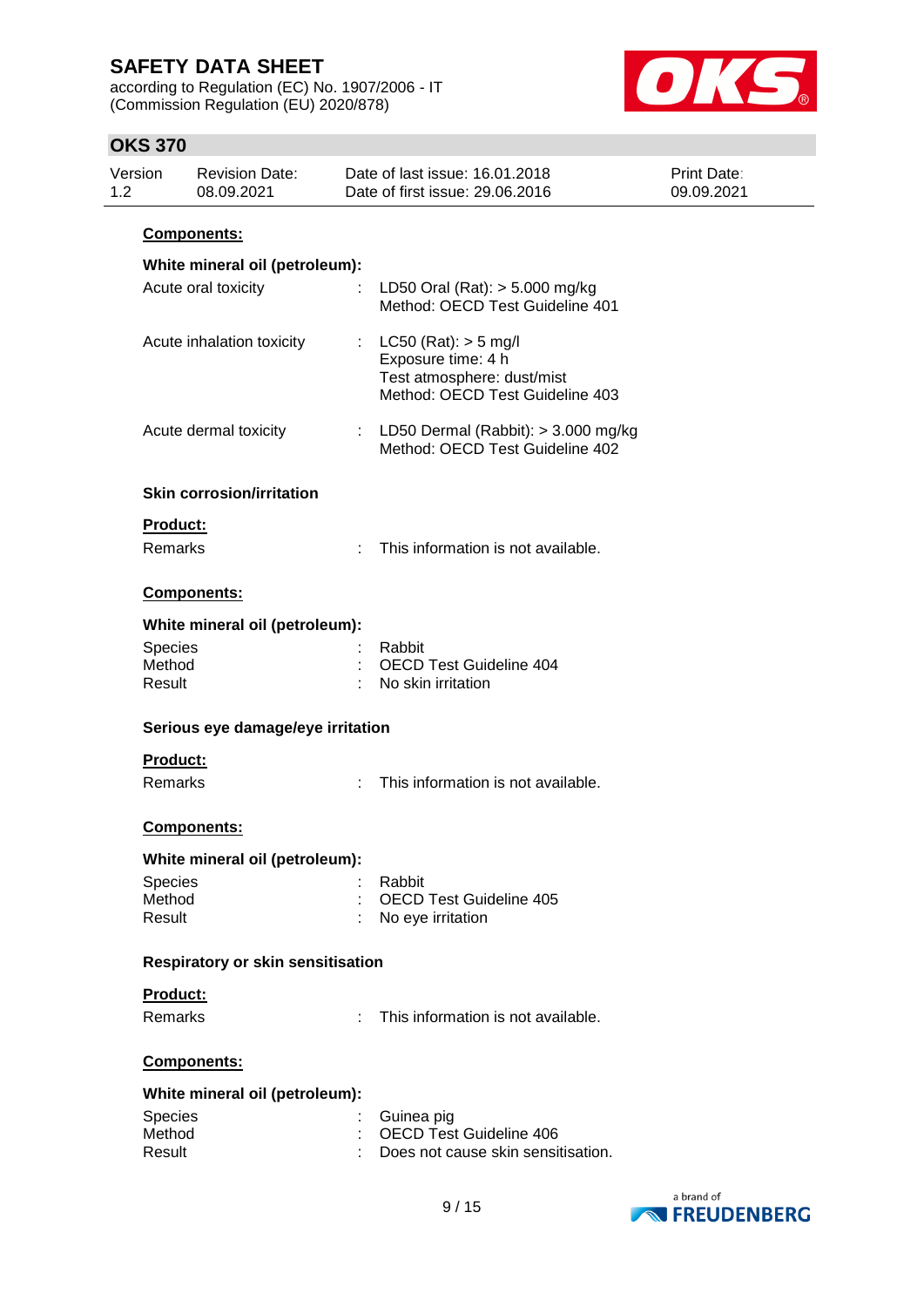according to Regulation (EC) No. 1907/2006 - IT (Commission Regulation (EU) 2020/878)



## **OKS 370**

| Version<br>1.2                                |                 | <b>Revision Date:</b><br>08.09.2021           |   | Date of last issue: 16.01.2018<br>Date of first issue: 29.06.2016                               | <b>Print Date:</b><br>09.09.2021 |  |  |  |  |
|-----------------------------------------------|-----------------|-----------------------------------------------|---|-------------------------------------------------------------------------------------------------|----------------------------------|--|--|--|--|
|                                               |                 | <b>Germ cell mutagenicity</b>                 |   |                                                                                                 |                                  |  |  |  |  |
|                                               | Product:        |                                               |   |                                                                                                 |                                  |  |  |  |  |
|                                               |                 | Genotoxicity in vitro                         |   | Remarks: No data available                                                                      |                                  |  |  |  |  |
|                                               |                 | Genotoxicity in vivo                          |   | : Remarks: No data available                                                                    |                                  |  |  |  |  |
|                                               |                 | Carcinogenicity                               |   |                                                                                                 |                                  |  |  |  |  |
|                                               | Product:        |                                               |   |                                                                                                 |                                  |  |  |  |  |
|                                               | Remarks         |                                               | ÷ | No data available                                                                               |                                  |  |  |  |  |
|                                               |                 | <b>Reproductive toxicity</b>                  |   |                                                                                                 |                                  |  |  |  |  |
|                                               | Product:        |                                               |   |                                                                                                 |                                  |  |  |  |  |
|                                               |                 | Effects on fertility                          |   | : Remarks: No data available                                                                    |                                  |  |  |  |  |
|                                               | ment            | Effects on foetal develop-                    |   | : Remarks: No data available                                                                    |                                  |  |  |  |  |
|                                               |                 | <b>Repeated dose toxicity</b>                 |   |                                                                                                 |                                  |  |  |  |  |
|                                               | <b>Product:</b> |                                               |   |                                                                                                 |                                  |  |  |  |  |
|                                               | Remarks         |                                               |   | This information is not available.                                                              |                                  |  |  |  |  |
|                                               |                 | <b>Aspiration toxicity</b>                    |   |                                                                                                 |                                  |  |  |  |  |
|                                               | <b>Product:</b> |                                               |   |                                                                                                 |                                  |  |  |  |  |
|                                               |                 | May be fatal if swallowed and enters airways. |   |                                                                                                 |                                  |  |  |  |  |
|                                               |                 | <b>Components:</b>                            |   |                                                                                                 |                                  |  |  |  |  |
| White mineral oil (petroleum):                |                 |                                               |   |                                                                                                 |                                  |  |  |  |  |
| May be fatal if swallowed and enters airways. |                 |                                               |   |                                                                                                 |                                  |  |  |  |  |
|                                               |                 | <b>Further information</b>                    |   |                                                                                                 |                                  |  |  |  |  |
|                                               | Product:        |                                               |   |                                                                                                 |                                  |  |  |  |  |
|                                               | Remarks         |                                               |   | Information given is based on data on the components and<br>the toxicology of similar products. |                                  |  |  |  |  |

## **SECTION 12: Ecological information**

### **12.1 Toxicity**

**Product:**

Toxicity to fish : Remarks: No data available

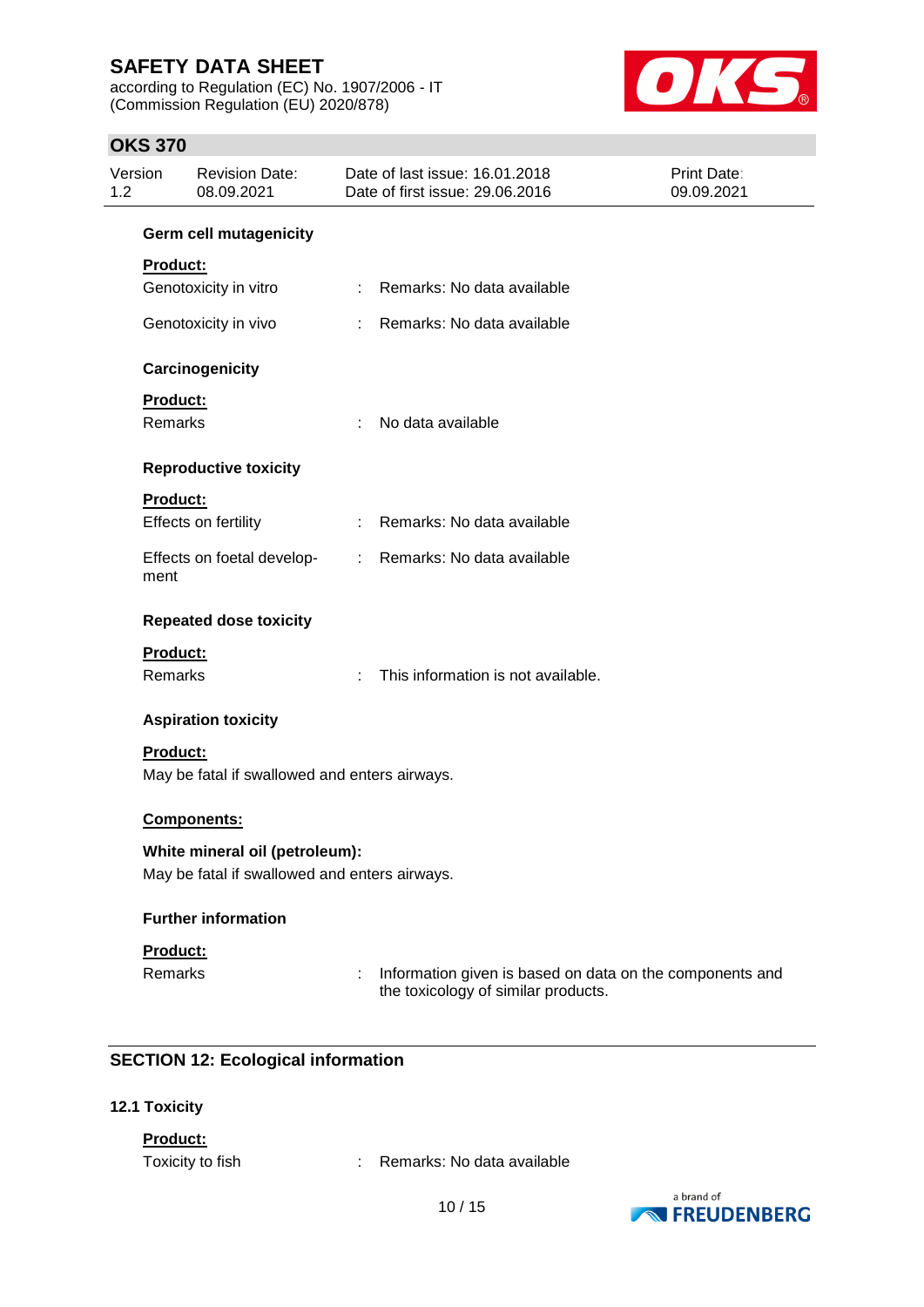according to Regulation (EC) No. 1907/2006 - IT (Commission Regulation (EU) 2020/878)



## **OKS 370**

| Version<br>1.2                          |                        | <b>Revision Date:</b><br>08.09.2021                      |    | Date of last issue: 16.01.2018<br>Date of first issue: 29.06.2016                                                                                                                                                       | <b>Print Date:</b><br>09.09.2021 |
|-----------------------------------------|------------------------|----------------------------------------------------------|----|-------------------------------------------------------------------------------------------------------------------------------------------------------------------------------------------------------------------------|----------------------------------|
|                                         |                        |                                                          |    |                                                                                                                                                                                                                         |                                  |
|                                         |                        | aquatic invertebrates                                    |    | Toxicity to daphnia and other : Remarks: No data available                                                                                                                                                              |                                  |
|                                         | plants                 | Toxicity to algae/aquatic                                | ÷. | Remarks: No data available                                                                                                                                                                                              |                                  |
|                                         |                        | Toxicity to microorganisms                               |    | Remarks: No data available                                                                                                                                                                                              |                                  |
|                                         |                        | Components:                                              |    |                                                                                                                                                                                                                         |                                  |
|                                         |                        | White mineral oil (petroleum):                           |    |                                                                                                                                                                                                                         |                                  |
|                                         |                        | Toxicity to fish                                         |    | LC50 (Leuciscus idus (Golden orfe)): > 1.000 mg/l<br>Exposure time: 96 h<br>Method: OECD Test Guideline 203                                                                                                             |                                  |
|                                         |                        | Toxicity to daphnia and other :<br>aquatic invertebrates |    | EC50 (Daphnia magna (Water flea)): > 100 mg/l<br>Exposure time: 48 h<br>Method: OECD Test Guideline 202                                                                                                                 |                                  |
| 12.2 Persistence and degradability      |                        |                                                          |    |                                                                                                                                                                                                                         |                                  |
|                                         | Product:               | Biodegradability                                         |    | Remarks: No data available                                                                                                                                                                                              |                                  |
|                                         | ity                    |                                                          |    | Physico-chemical removabil- : Remarks: No data available                                                                                                                                                                |                                  |
|                                         |                        | 12.3 Bioaccumulative potential                           |    |                                                                                                                                                                                                                         |                                  |
|                                         | Product:               |                                                          |    |                                                                                                                                                                                                                         |                                  |
|                                         |                        | Bioaccumulation                                          |    | Remarks: This mixture contains no substance considered to<br>be persistent, bioaccumulating and toxic (PBT).<br>This mixture contains no substance considered to be very<br>persistent and very bioaccumulating (vPvB). |                                  |
|                                         |                        | 12.4 Mobility in soil                                    |    |                                                                                                                                                                                                                         |                                  |
|                                         | Product:               |                                                          |    |                                                                                                                                                                                                                         |                                  |
|                                         | Mobility               |                                                          |    | Remarks: No data available                                                                                                                                                                                              |                                  |
|                                         |                        | Distribution among environ-<br>mental compartments       |    | Remarks: No data available                                                                                                                                                                                              |                                  |
| 12.5 Results of PBT and vPvB assessment |                        |                                                          |    |                                                                                                                                                                                                                         |                                  |
|                                         | Product:<br>Assessment |                                                          |    | This substance/mixture contains no components considered<br>to be either persistent, bioaccumulative and toxic (PBT), or                                                                                                |                                  |

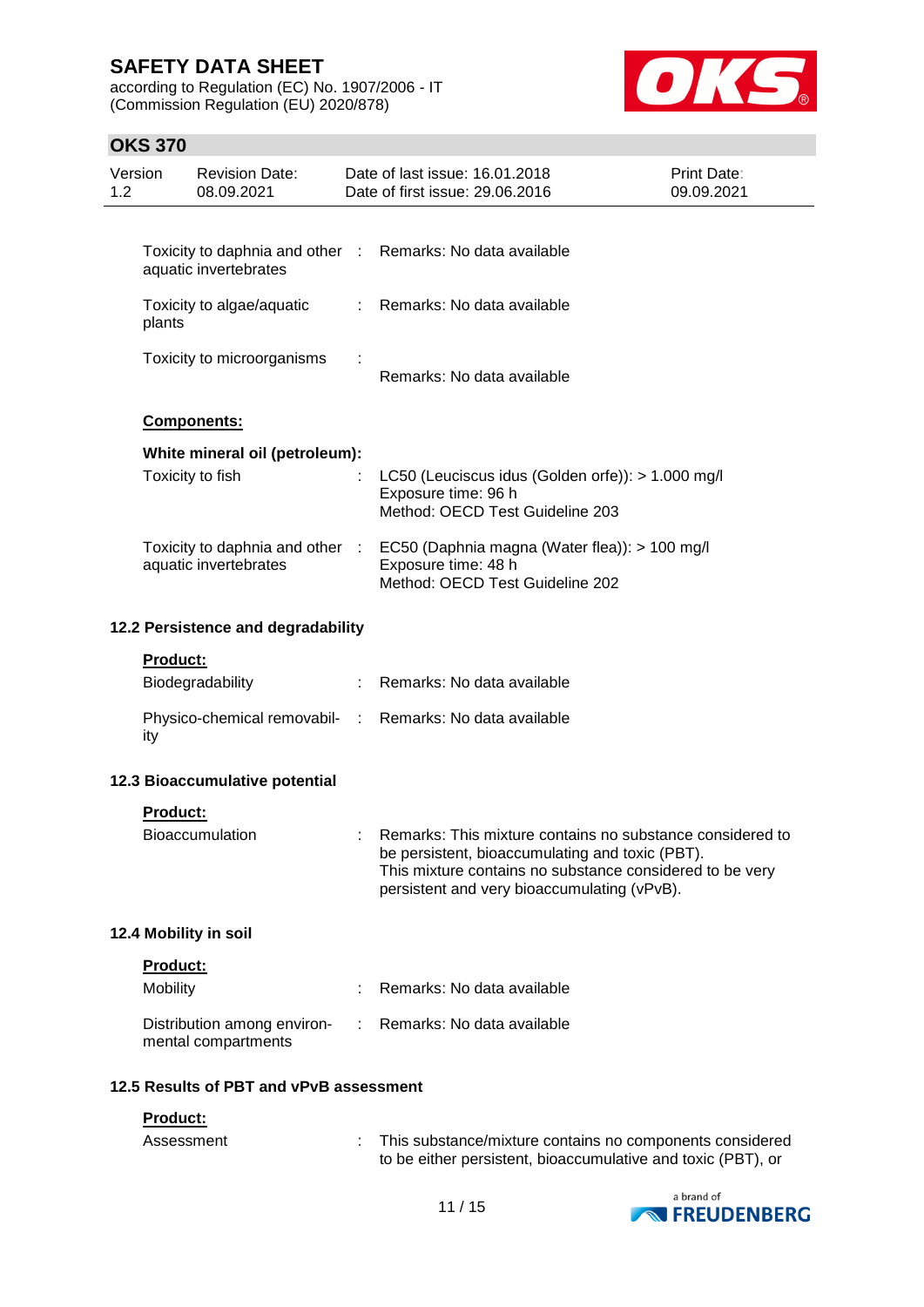according to Regulation (EC) No. 1907/2006 - IT (Commission Regulation (EU) 2020/878)



## **OKS 370**

| Version<br>1.2                       | <b>Revision Date:</b><br>08.09.2021 | Date of last issue: 16.01.2018<br>Date of first issue: 29.06.2016                 | Print Date:<br>09.09.2021 |  |
|--------------------------------------|-------------------------------------|-----------------------------------------------------------------------------------|---------------------------|--|
|                                      |                                     | very persistent and very bioaccumulative (vPvB) at levels of<br>$0.1\%$ or higher |                           |  |
| 12.6 Endocrine disrupting properties |                                     |                                                                                   |                           |  |

### **Product:**

| ered to have endocrine disrupting properties according to<br>REACH Article 57(f) or Commission Delegated regulation<br>levels of 0.1% or higher. | Assessment | : The substance/mixture does not contain components consid-<br>(EU) 2017/2100 or Commission Regulation (EU) 2018/605 at |
|--------------------------------------------------------------------------------------------------------------------------------------------------|------------|-------------------------------------------------------------------------------------------------------------------------|
|--------------------------------------------------------------------------------------------------------------------------------------------------|------------|-------------------------------------------------------------------------------------------------------------------------|

## **12.7 Other adverse effects**

| Additional ecological infor- | No information on ecology is available. |
|------------------------------|-----------------------------------------|
| mation                       |                                         |

## **SECTION 13: Disposal considerations**

| 13.1 Waste treatment methods |   |                                                                                                                                                                                                                    |
|------------------------------|---|--------------------------------------------------------------------------------------------------------------------------------------------------------------------------------------------------------------------|
| Product                      |   | The product should not be allowed to enter drains, water<br>courses or the soil.<br>Do not dispose of with domestic refuse.<br>Dispose of as hazardous waste in compliance with local and<br>national regulations. |
|                              |   | Waste codes should be assigned by the user based on the<br>application for which the product was used.                                                                                                             |
| Contaminated packaging       | ÷ | Packaging that is not properly emptied must be disposed of as<br>the unused product.<br>Dispose of waste product or used containers according to<br>local regulations.                                             |
|                              |   | The following Waste Codes are only suggestions:                                                                                                                                                                    |
| Waste Code                   |   | unused product<br>13 02 05*, mineral-based non-chlorinated engine, gear and<br>lubricating oils                                                                                                                    |
|                              |   | uncleaned packagings<br>15 01 10, packaging containing residues of or contaminated<br>by hazardous substances                                                                                                      |

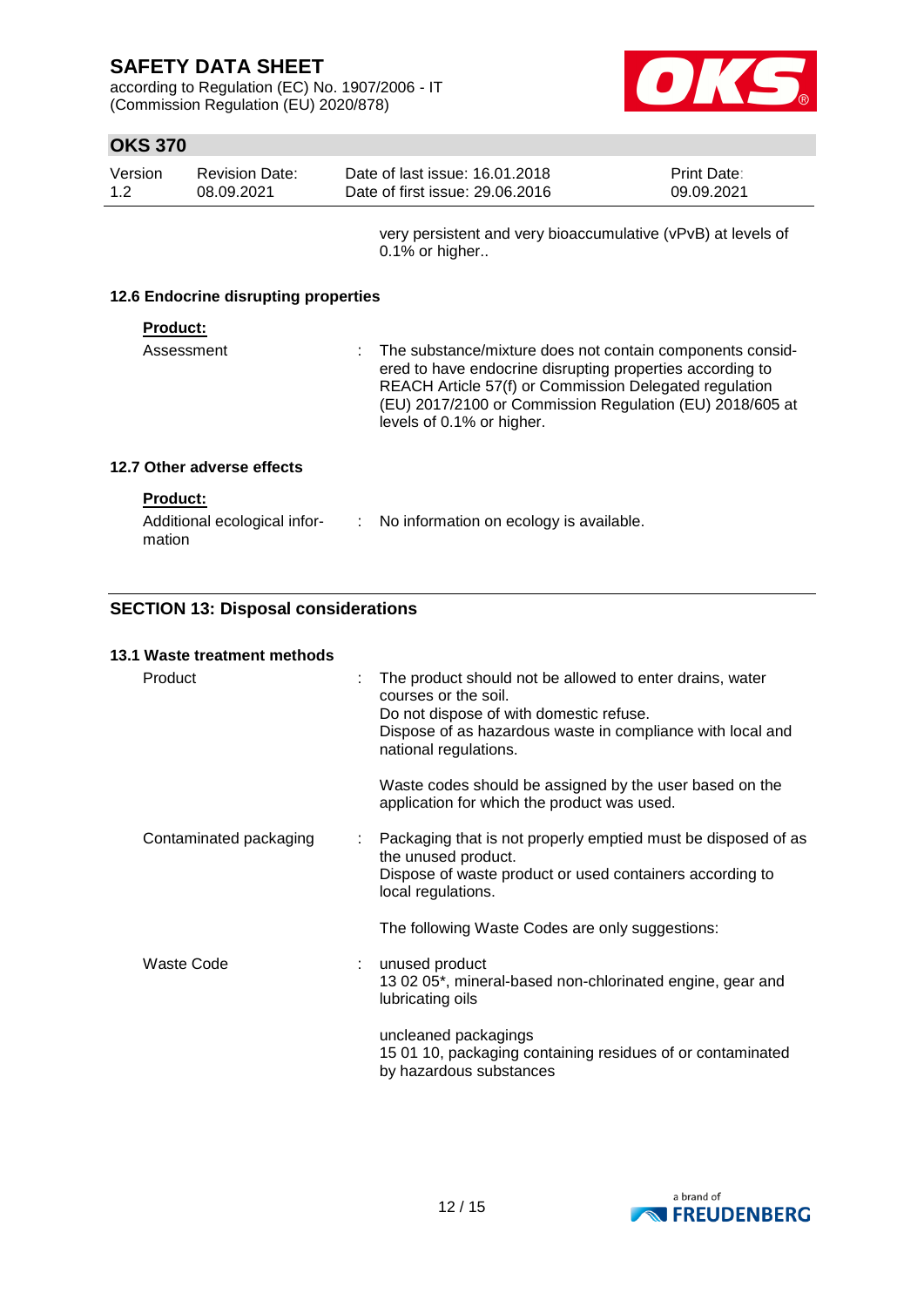according to Regulation (EC) No. 1907/2006 - IT (Commission Regulation (EU) 2020/878)



## **OKS 370**

| Version | <b>Revision Date:</b> | Date of last issue: 16.01.2018  | <b>Print Date:</b> |
|---------|-----------------------|---------------------------------|--------------------|
| 1.2     | 08.09.2021            | Date of first issue: 29,06,2016 | 09.09.2021         |

### **SECTION 14: Transport information**

### **14.1 UN number or ID number**

Not regulated as a dangerous good

### **14.2 UN proper shipping name**

Not regulated as a dangerous good

### **14.3 Transport hazard class(es)**

Not regulated as a dangerous good

### **14.4 Packing group**

Not regulated as a dangerous good

### **14.5 Environmental hazards**

Not regulated as a dangerous good

## **14.6 Special precautions for user**

Not applicable

### **14.7 Maritime transport in bulk according to IMO instruments**

Remarks : Not applicable for product as supplied.

### **SECTION 15: Regulatory information**

### **15.1 Safety, health and environmental regulations/legislation specific for the substance or mixture**

| REACH - Restrictions on the manufacture, placing on<br>the market and use of certain dangerous substances,<br>preparations and articles (Annex XVII) |    | Conditions of restriction for the fol-<br>lowing entries should be considered:<br>Number on list 3                             |
|------------------------------------------------------------------------------------------------------------------------------------------------------|----|--------------------------------------------------------------------------------------------------------------------------------|
| REACH - Candidate List of Substances of Very High<br>Concern for Authorisation (Article 59).<br>(EU SVHC)                                            | ÷. | This product does not contain sub-<br>stances of very high concern (Regu-<br>lation (EC) No 1907/2006 (REACH),<br>Article 57). |
| REACH - List of substances subject to authorisation<br>(Annex XIV)<br>(EU. REACH - Annex XIV)                                                        |    | Not applicable                                                                                                                 |
| Regulation (EC) No 1005/2009 on substances that de-<br>plete the ozone layer<br>(EC 1005/2009)                                                       |    | Not applicable                                                                                                                 |
| Regulation (EU) 2019/1021 on persistent organic pollu-<br><br>tants (recast)<br>(EU POP)                                                             |    | Not applicable                                                                                                                 |
| Regulation (EC) No 649/2012 of the European Parlia-<br>ment and the Council concerning the export and import<br>of dangerous chemicals<br>(EU PIC)   | ÷  | Not applicable                                                                                                                 |

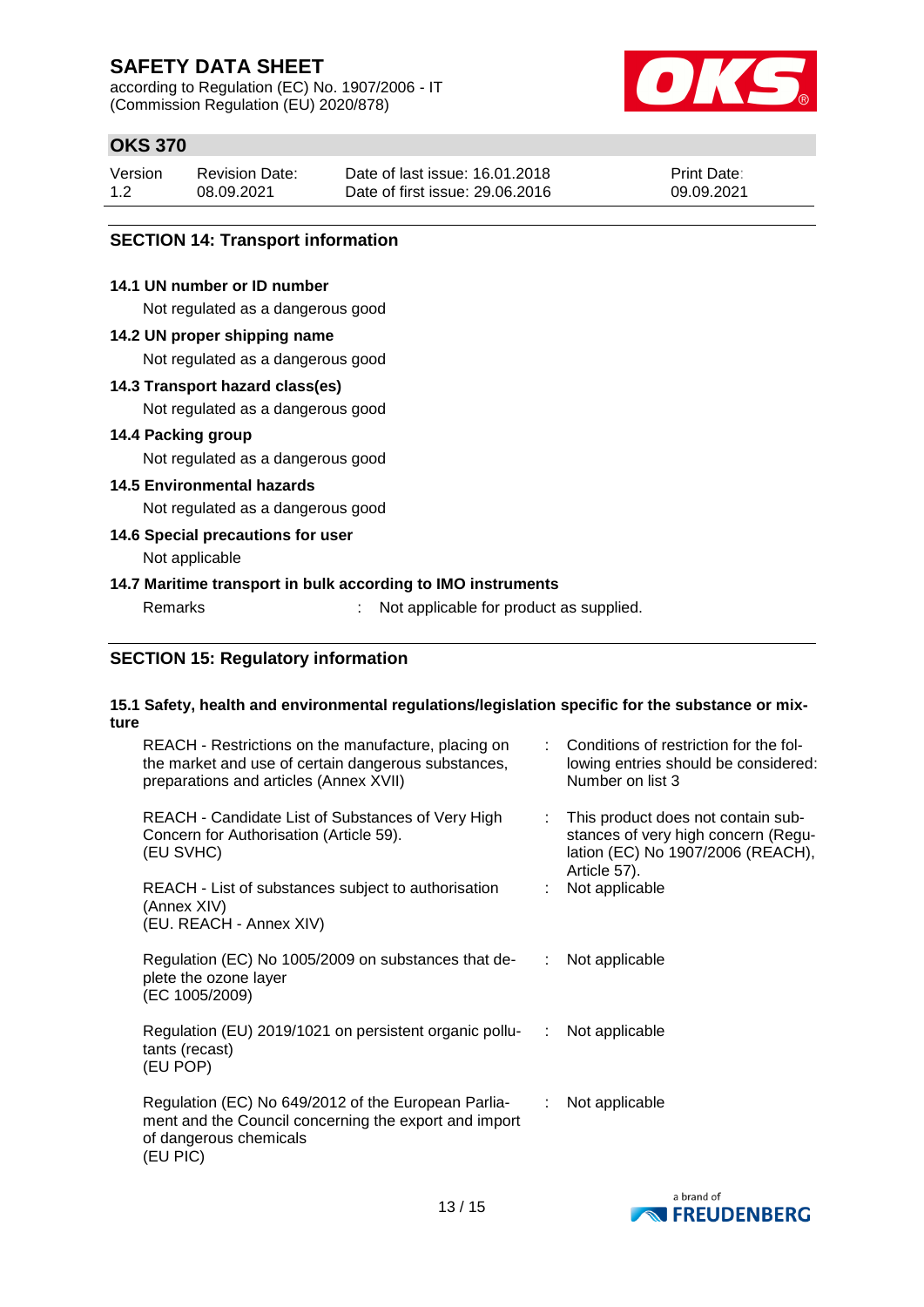according to Regulation (EC) No. 1907/2006 - IT (Commission Regulation (EU) 2020/878)



## **OKS 370**

| Version<br>1.2 | <b>Revision Date:</b><br>08.09.2021             | Date of last issue: 16.01.2018<br>Date of first issue: 29,06,2016                                     | Print Date:<br>09.09.2021 |
|----------------|-------------------------------------------------|-------------------------------------------------------------------------------------------------------|---------------------------|
|                | explosives precursors                           | Regulation (EU) 2019/1148 on the marketing and use of :                                               | Not applicable            |
| stances.       | Parliament and of the Council on the control of | Seveso III: Directive 2012/18/EU of the European :<br>major-accident hazards involving dangerous sub- | Not applicable            |

Volatile organic compounds : Directive 2010/75/EU of 24 November 2010 on industrial emissions (integrated pollution prevention and control) Not applicable

### **Other regulations:**

Legislative Decree April 9,2008, 81 (Implementation of Article 1 of the Law of 3 August 2007, n. 123, concerning the protection of health and safety in the workplace.) and subsequent amendments

Legislative Decree April 3, 2006, n.152, (Environmental standards) and subsequent amendments

Legislative Decree February 6, 2009, 21 (Regulations for the execution of the provisions laid down in Regulation (EC) no. 648/2004 on detergents)

### **15.2 Chemical safety assessment**

This information is not available.

### **SECTION 16: Other information**

**Full text of H-Statements**

H304 : May be fatal if swallowed and enters airways.

### **Full text of other abbreviations**

ADN - European Agreement concerning the International Carriage of Dangerous Goods by Inland Waterways; ADR - European Agreement concerning the International Carriage of Dangerous Goods by Road; AIIC - Australian Inventory of Industrial Chemicals; ASTM - American Society for the Testing of Materials; bw - Body weight; CLP - Classification Labelling Packaging Regulation; Regulation (EC) No 1272/2008; CMR - Carcinogen, Mutagen or Reproductive Toxicant; DIN - Standard of the German Institute for Standardisation; DSL - Domestic Substances List (Canada); ECHA - European Chemicals Agency; EC-Number - European Community number; ECx - Concentration associated with x% response; ELx - Loading rate associated with x% response; EmS - Emergency Schedule; ENCS - Existing and New Chemical Substances (Japan); ErCx - Concentration associated with x% growth rate response; GHS - Globally Harmonized System; GLP - Good Laboratory Practice; IARC - International Agency for Research on Cancer; IATA - International Air Transport Association; IBC - International Code for the Construction and Equipment of Ships carrying Dangerous Chemicals in Bulk; IC50 - Half maximal inhibitory concentration; ICAO - International Civil Aviation Organization; IECSC - Inventory of Existing Chemical Substances in China; IMDG - International Maritime Dangerous Goods; IMO - International Maritime Organiza-